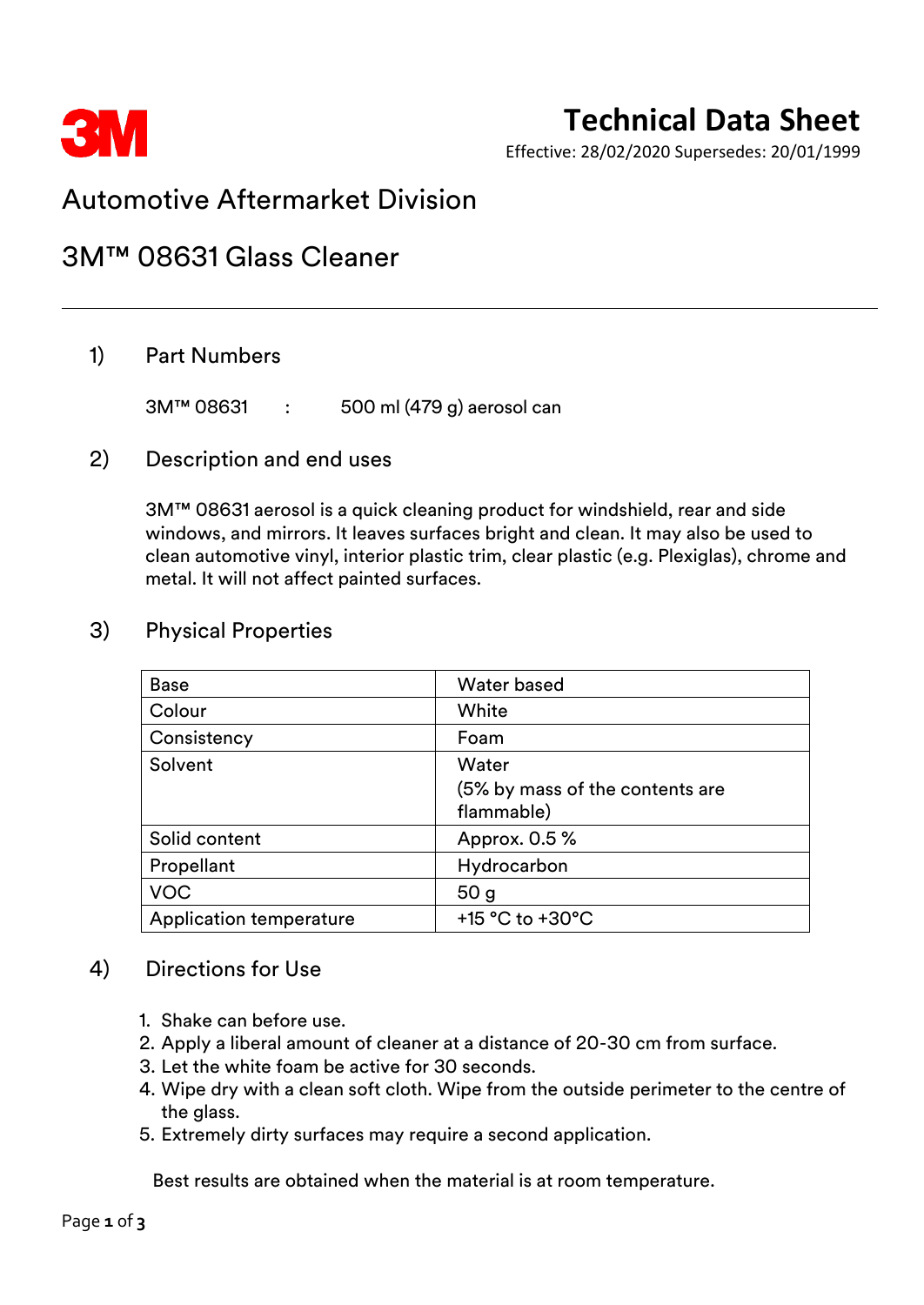

# **Technical Data Sheet**

Effective: 28/02/2020 Supersedes: 20/01/1999

*Caution: After use, invert can and purge nozzle.*

#### 5) Storage

| Storage conditions | Cool dry place. Best results are obtained when<br>material is stored and applied at room<br>temperature, 15 to 30°C. Storage temperature<br>must not exceed 50°C. |
|--------------------|-------------------------------------------------------------------------------------------------------------------------------------------------------------------|
| Shelf life         | 12 months from date of manufacture under<br>normal storage conditions. Refer "Lot Number"<br>and "Best Before Date" on can.                                       |

#### 6) Safety

Please refer to the Material Safety Data Sheet or contact your local 3M™ Toxicology Department.

3M™ 08631 Glass Cleaner is designed FOR PROFESSIONAL INDUSTRIAL USE ONLY.

### 7) Disclaimer

All statements, technical information and recommendations are based on tests we believe to be reliable but the accuracy or completeness thereof is not guaranteed. Please ensure before using our product that it is suitable for your intended use. All questions of reliability relating to this product are governed by the Terms of Sale subject, where applicable, to the prevailing law.